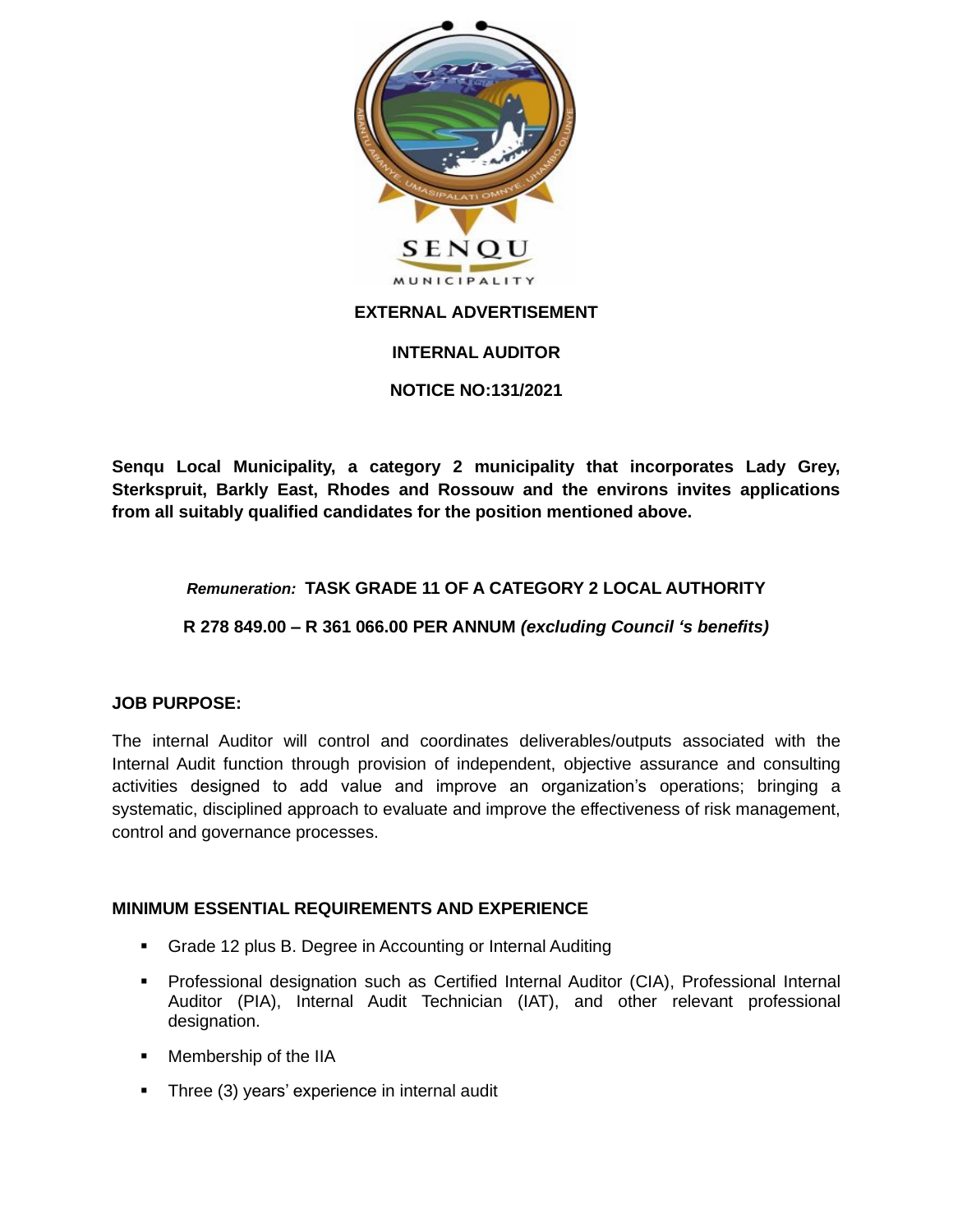- Computer Literacy
- Code EB driving license

#### **KEY PERFORMANCE AREAS**

- Conducting internal audit in accordance with the standards set by the IIA.
- Gathering and analyzing information for provision of advice, counsel, and opinions regarding the municipality's efficiency and effectiveness in risk management; internal control; corporate governance and performance management.
- Coordinating the development of internal audit charter and compilation of the final draft for submission to manager: internal audit and audit committee.
- Implementing the internal audit charter and developing progress reports.
- Implementing internal audit plan and/or risk-based internal audit plan annually based on the assessment of risks and exposures that may affect the municipality.
- Coordinating development of a strategic audit plan through following the logical process as entailed in the National Treasury Internal Audit Framework
- Submitting operational internal audit plan to the management for review prior to approval by the audit committee.
- Reviewing operational internal audit plan to reflect amendments; changing priorities and emerging audit needs.
- Conducting risk-based audits focusing on the high-risk areas and concentrating on adherence to existing key internal controls
- Conducting cyclical audits focusing on certain medium to lower risk areas, in order to achieve general or specific improvements in the control environment or culture.
- Implementing considered and approved ad-hoc requests from management flowing from the written authorized charter and with the approval of the audit committee.
- Advising the supervisor on ad-hoc requests against the planned audits prior to deciding whether or not to accept the requests.
- Conducting follow-up audits to ensure that all findings are responded to.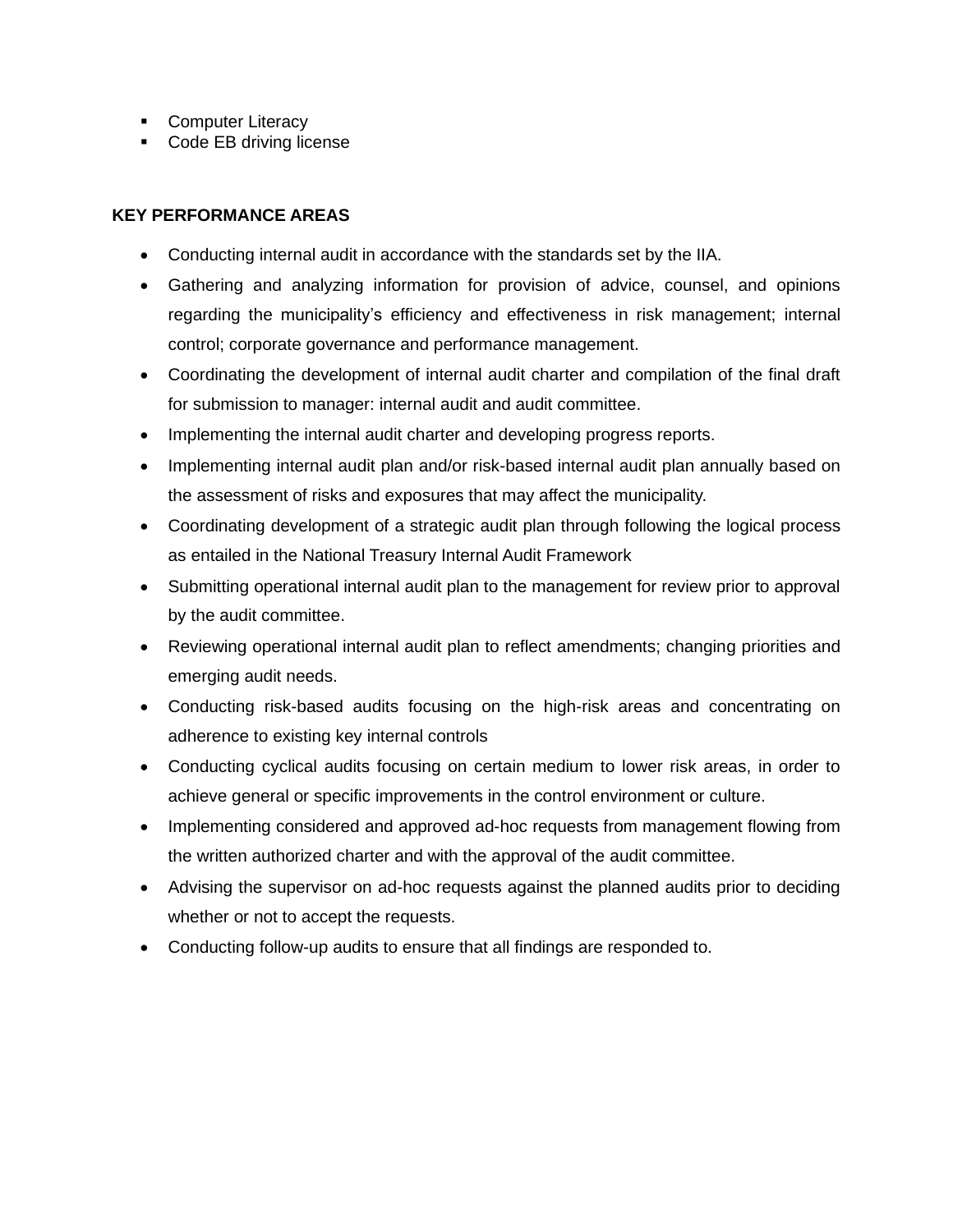# **KEY COMPETENCIES REQUIRED FROM ALL APPLICANTS**

- Proven attributes of integrity, honesty, maturity, courtesy, transparency and commitment to ensure progressive democratic and accountable governance that delivers sustainable and efficient services;
- Ability to effectively supervise, inspire and encourage people, respect diversity, optimise talent and build and nurture relationships in order to achieve institutional objectives;
- Ability to maintain the high-quality standards while achieving desired outcomes and results;
- Good organizational and administrative skills, communication skills and problem-solving skills will be an added advantage:
- Report writing skills;
- Be able to work under stressful environment
- Must be prepared to work overtime.

# **APPLICABLE BENEFITS**

• Medical Aid, Pension, Housing Subsidy and 13<sup>th</sup> Cheque

**The closing date for submission of applications is Friday, 10 December 2021 and no late, emailed and faxed applications will be accepted. Application packs must reach us by 12 noon.**

# **APPLICATION PROCESS**

Any individual who wishes to apply for this position **must** complete and submit the Senqu Local Municipality application form obtainable from our website *www.senqu.gov.za*, together with a comprehensive Curriculum Vitae, certified copies of qualifications, ID and driver's license. An application pack which contains all the above-mentioned documents must be submitted to the under mentioned address.

This Council subscribes to the policies of Affirmative Action and Employment Equity and appointment will be made with these policy considerations.

Appointment will be subject to appropriate reference and qualification checks as well as security vetting.

Canvassing and/or lobbying of Councillors and officials will not be accepted and non-compliance thereof shall immediately disqualify an applicant.